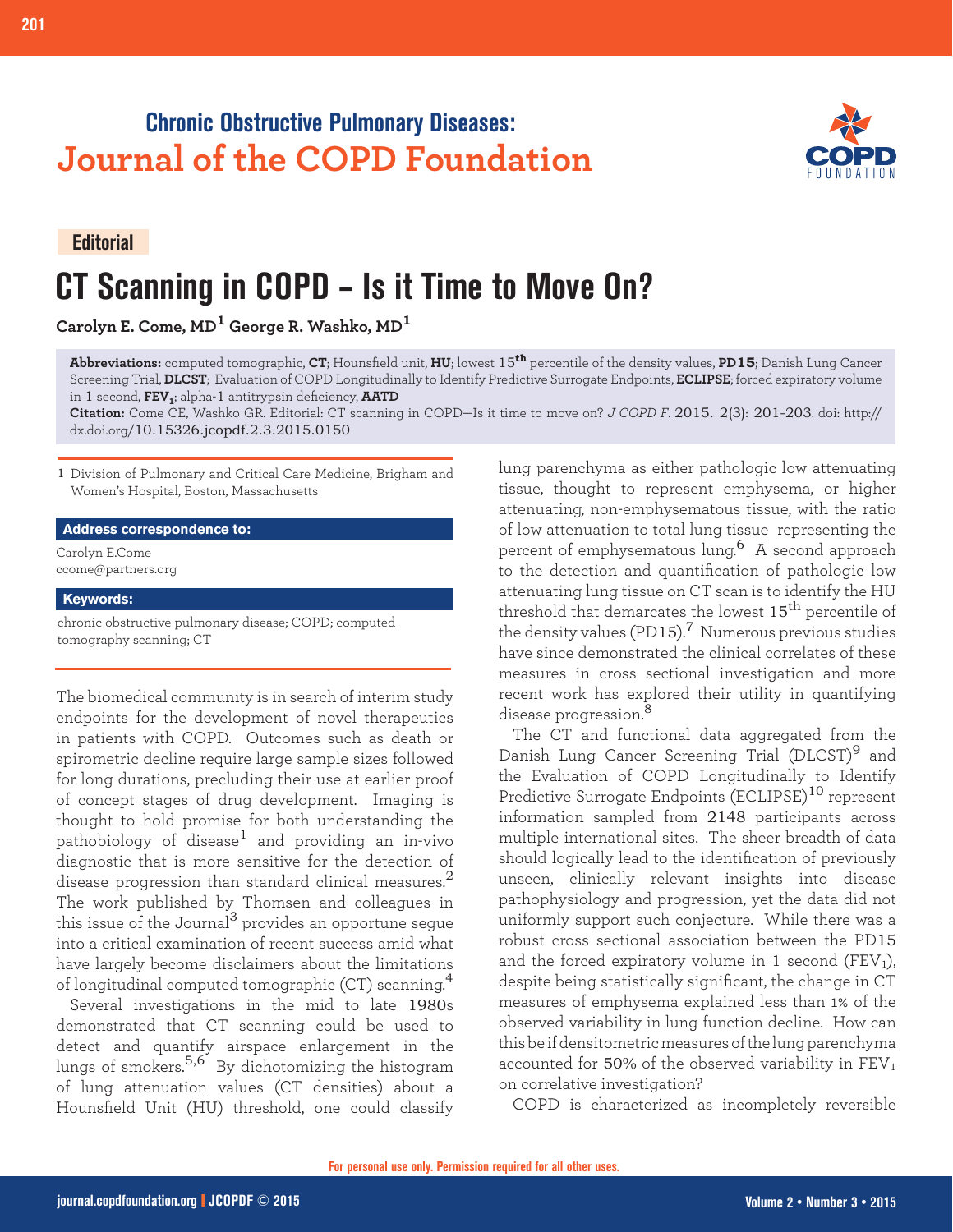expiratory airflow obstruction due to a combination of emphysematous destruction of the lung tissue and obliteration of the small airways. While the relative contributions of these processes to the observed decrements in lung function vary by patient and possibly by time, it is accepted that patients with more emphysema or airway disease generally have lower lung function. Why then doesn't more emphysema on serial CT correlate nicely with declines in lung function over the same period? One possibility is that emphysema does not affect lung function in a linear fashion, i.e., a 5% increase in emphysema does not dependably lead to a predictable decrease in lung function. While longitudinal data is lacking, cross sectional data support this possibility. Critical review of Figure 2 demonstrates that despite the strong correlation between lung function and CT density, there is a high degree of variability in PD15 for any given  $\text{FEV}_1$ .<sup>3</sup> For example, lung density for study participants with an  $FEV<sub>1</sub>$  of 50% predicted ranges from approximately 20 to 120 grams/liter. This may mean that in patients with progressive emphysema on CT, some will have appreciable decrements in lung function and others will have little to no change in  $FEV<sub>1</sub>$ . Another possibility is that while over a patient's lifetime the progression of emphysema may be linearly-related

to decrements in lung function, the 2 may not be tightly correlated at all points in the course of disease (i.e., not evident in limited sampling intervals).

The results of a recent study of augmentation therapy in patients with alpha-1 antitrypsin deficiency (AATD) warrant mention. In a multinational randomized placebo controlled study of 180 patients with AATD, Chapman and colleagues $11$  demonstrated that 24 months of intravenous therapy with alpha-1 proteinase inhibitor attenuates the rate of progression of emphysema on CT scan. There was, however, no detectable effect of therapy on  $FEV<sub>1</sub>$ .

The results of both the augmentation trial and this one by Thomsen and colleagues may reframe our thinking about the use of CT scanning in clinical investigation. While we now more clearly understand the limitations of trying to correlate changes in CT and spirometry over short time periods, we also now find that features of disease on CT scan are dynamic and respond to therapy in a biologically plausible fashion. Maybe the longitudinal data from DLCST and ECLIPSE are proof enough that emphysema progression is associated with decline in lung function and CT is ready to identify promising new therapies in interventional studies.